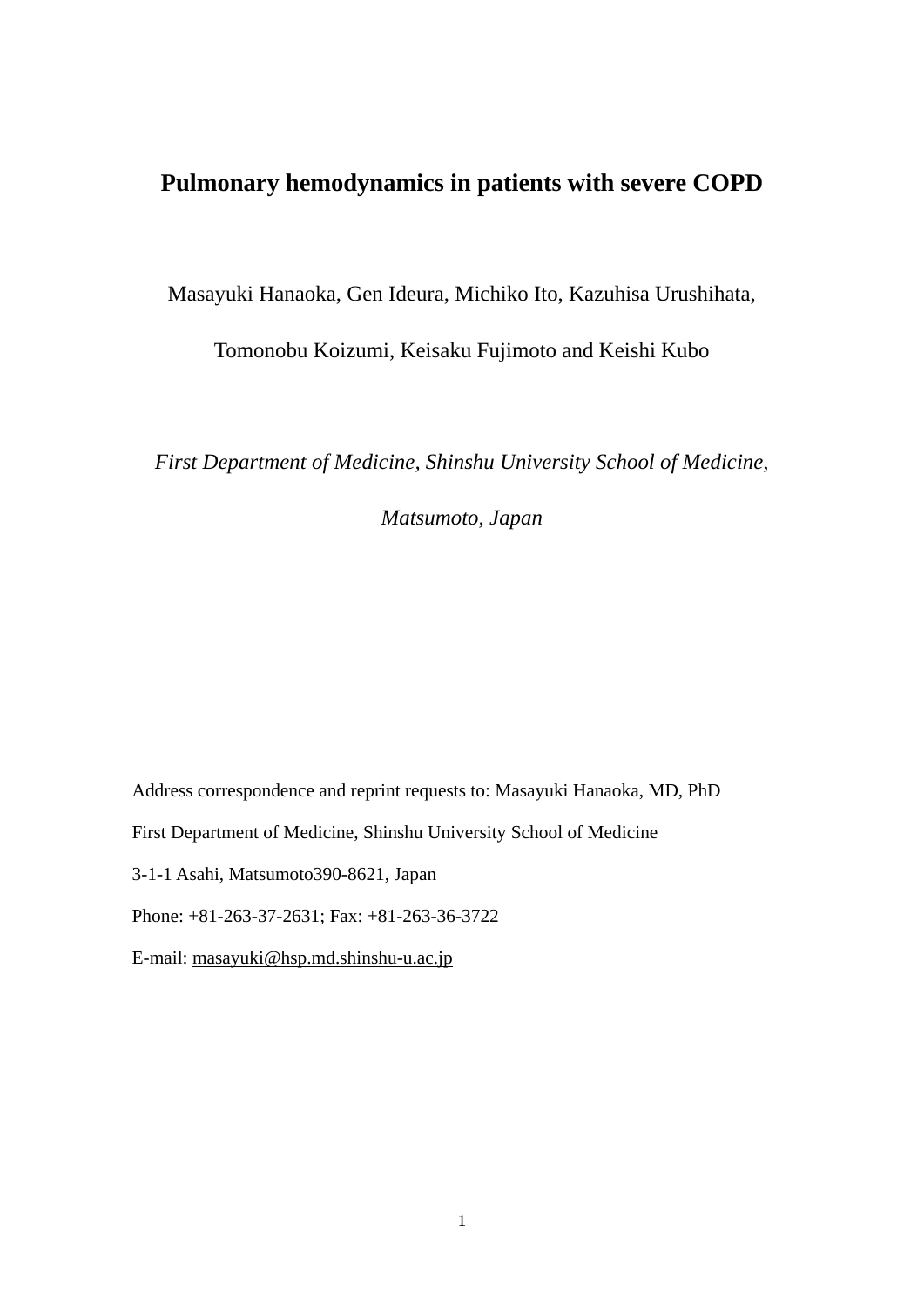#### **Abstract**

Worsening gas exchange during exercise and exacerbation in COPD contributes to systemic hypoxemia and restricts the quality of life. However, pulmonary hemodynamics under such conditions are not well understood. We performed right heart catheterization in six patients with severe COPD (%FEV<sub>1</sub>  $<$  50%) during rest, exercise and exacerbation. Pulmonary artery pressure (Ppa) was a little elevated at rest. The Ppa, as pulmonary artery wedge pressure (Pawp) and cardiac index were significantly increased during bicycle ergometer exercise. In contrast, pulmonary vascular resistance significantly increased during exacerbation accompanied by a slightly increased Ppa. Supplemental oxygen resulted in significant decreases in Ppa and Pawp during exercise and Ppa during exacerbation. These findings suggested that the pathological pulmonary hemodynamics are characterized by significant pulmonary hypertension due to dynamic hyperinflation during exercise and a prominent vasoconstrictive reaction under exacerbation. The principal pathophysiology of the pulmonary circulation between exercise and exacerbation might differ in severe COPD. Supplemental oxygen is beneficial in these situations as reflected by improved pathological pulmonary hypertension.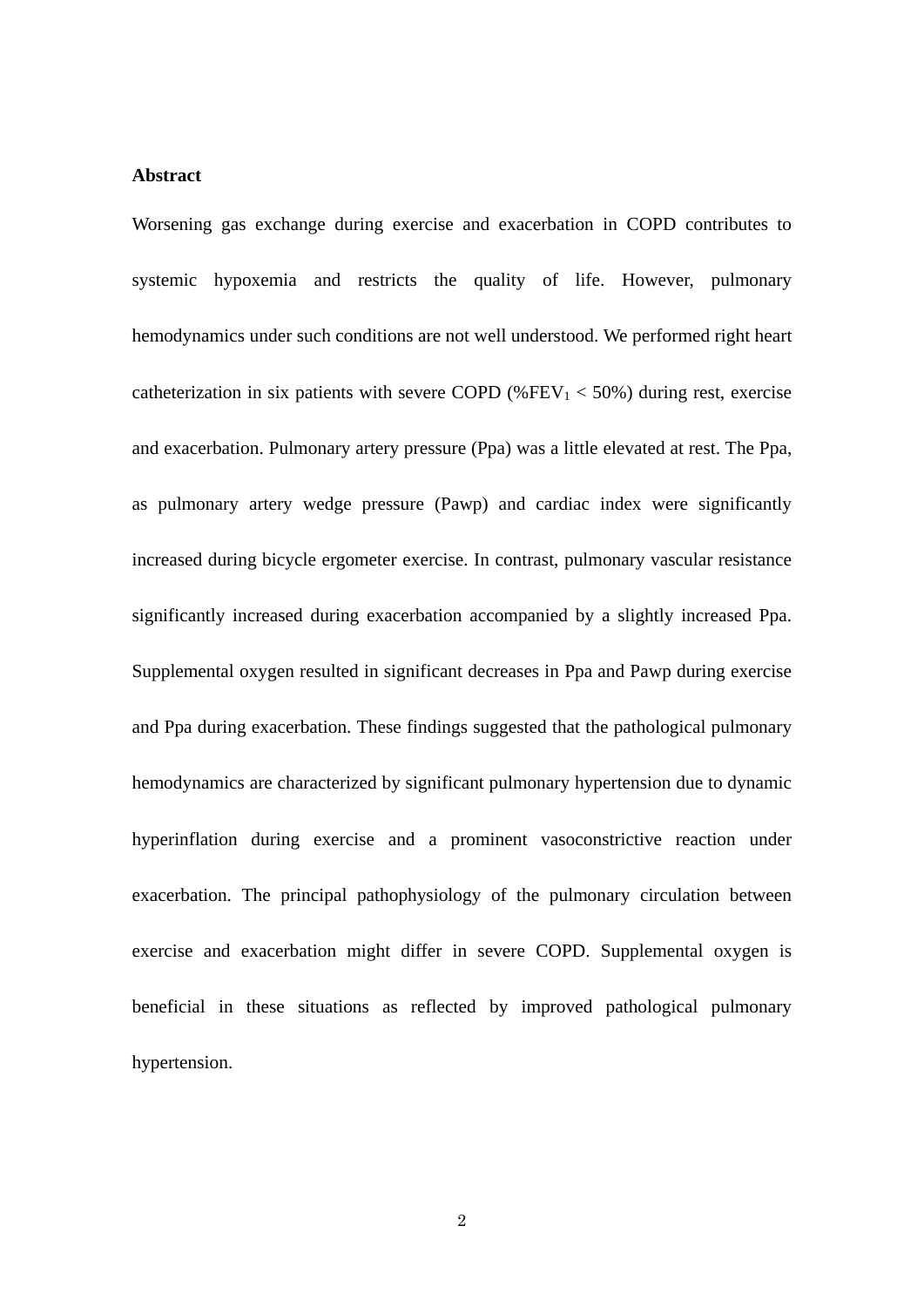**Key words:** COPD, exacerbation, exercise, oxygen, right heart catheterization

**Short title:** Pulmonary hemodynamics in COPD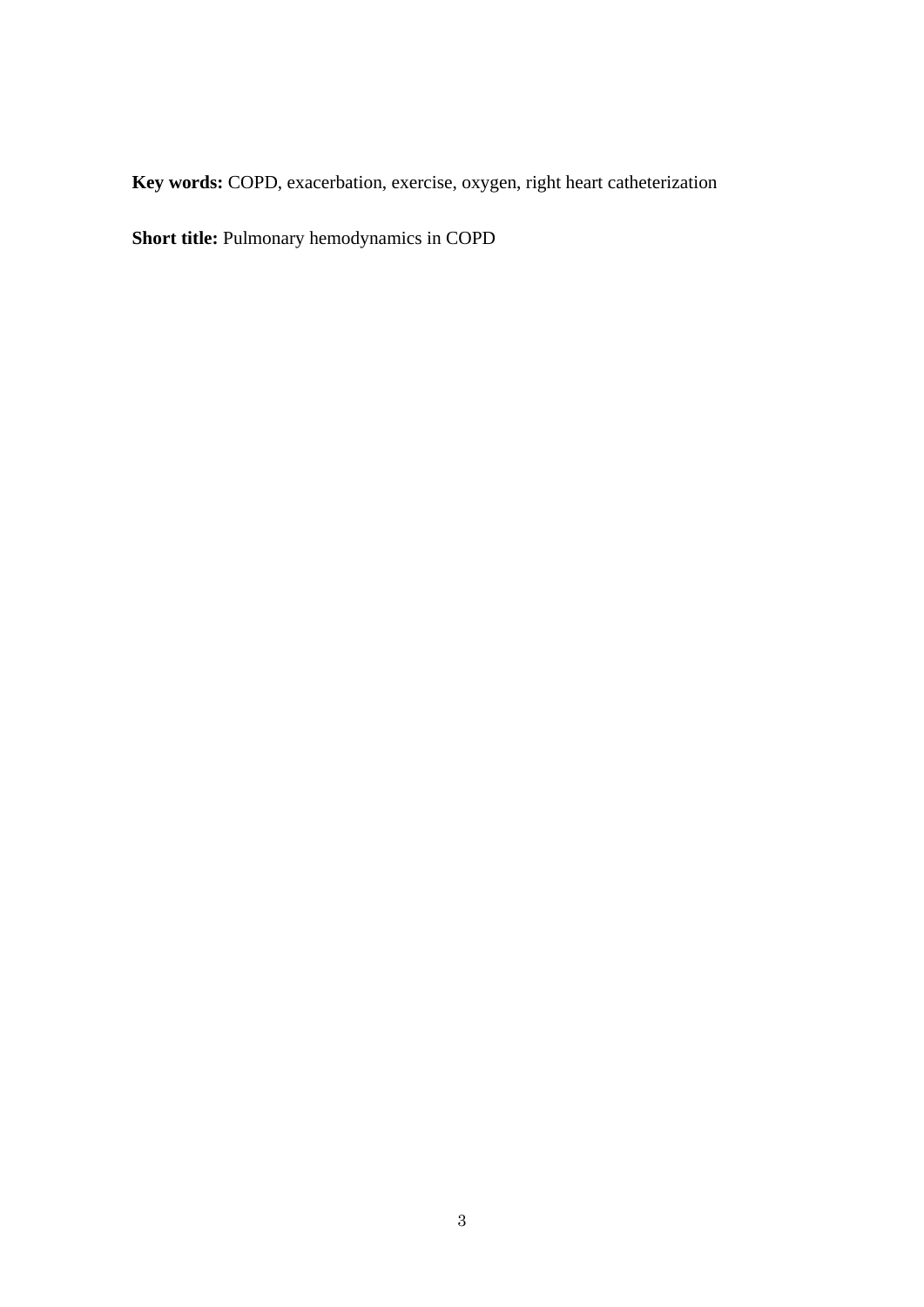# **INTRODUCTION**

Pulmonary hypertension (PH) is a crucial cardiovascular complication of chronic obstructive pulmonary disease (COPD), and it might be associated with a poor prognosis.<sup>1</sup> It progresses rather slowly during the course of COPD, and usually develops at the advanced stage.<sup>2</sup> Although PH has been demonstrated during exercise in patients with COPD,  $3,4$  pulmonary hemodynamics at exacerbation are not well understood. Patients with advanced COPD under both exercise and exacerbation conditions develop equally severe hypoxemia resulting in restricted activities and a diminished quality of life. To investigate the pathophysiology of pulmonary circulation in severe COPD, we performed right heart catheterization in six patients with COPD and analyzed the hemodynamic parameters at rest, during exercise and under exacerbation. We also evaluated the effects of supplemental oxygen on these three conditions.

# **CASE REPORT**

#### **Patients**

Pulmonary hemodynamic examinations were performed in 1 female and 5 male patients with COPD (average age, 74 y; Table 1). The overall clinical phenotype was classified as pulmonary emphysema. The ratio (%) of predicted forced expiratory volume in one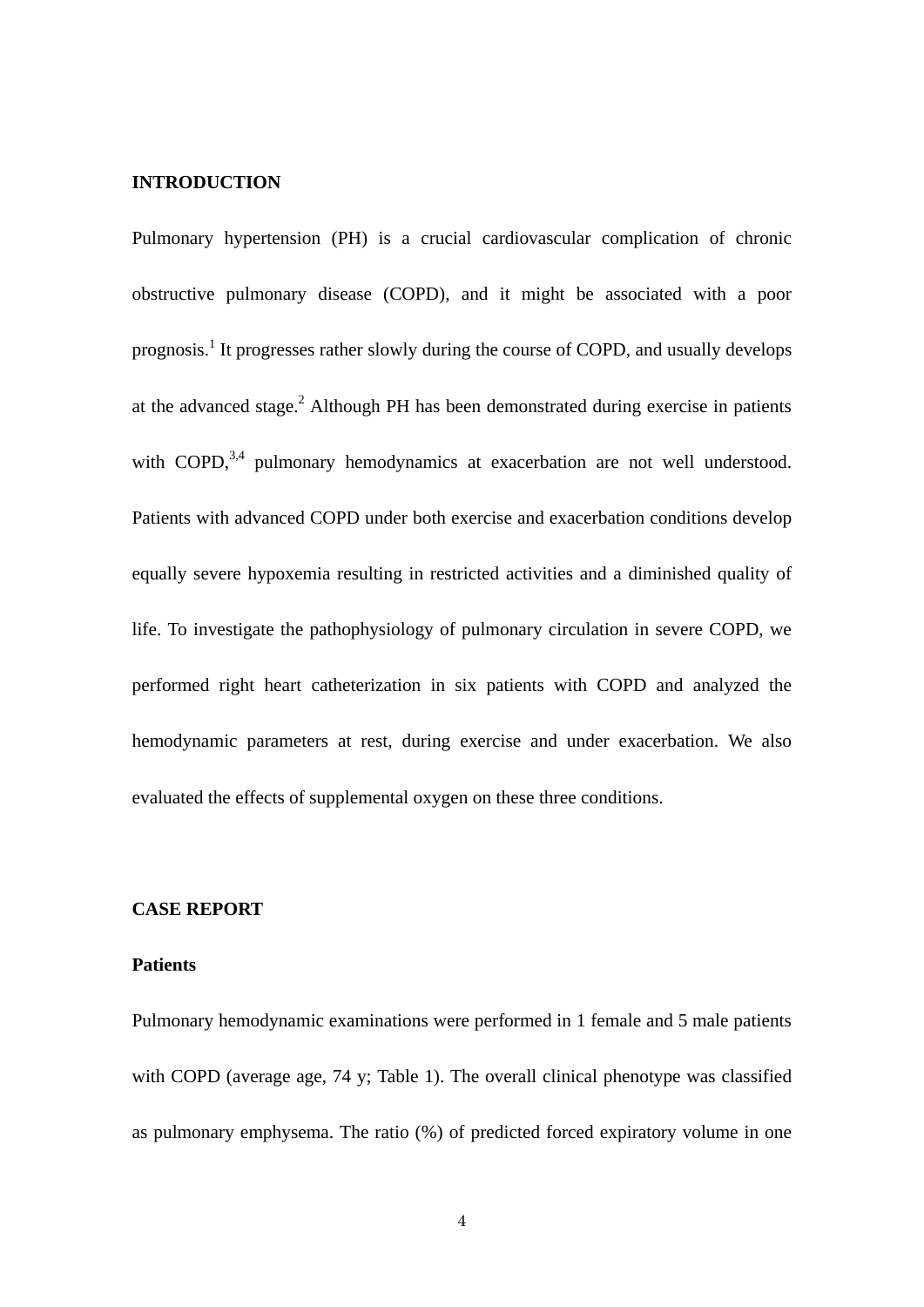second  $(\% FEV_1)$  at stable status ranged from 17.0% to 48.6% (average, 31.8%). Therefore, the severity of COPD in all of the patients was assessed as stage Ⅲ (Severe) or stage Ⅳ (Very Severe) according to the Global Initiative for Chronic Obstructive Lung Disease (GOLD).<sup>5</sup> None had systemic hypertension and distinct heart disease under stable conditions.

#### **Right heart catheterization**

A 7F Swan-Ganz thermodilution catheter was inserted through the right femoral vein into the pulmonary artery in the supine position. Pulmonary artery pressure (Ppa), pulmonary artery wedge pressure (Pawp) and cardiac output (CO) were measured as described.6,7 Cardiac index (CI) was calculated as CO divided by body surface area and pulmonary vascular resistance index (PVRI) was calculated as [(Ppa – Pawp)/CI] x 80. The institutional ethics committee approved the investigation, and written, informed consent was obtained from each patient to participate in all procedures associated with the study.

#### **Exercise**

Stable COPD patients exercised on an electronically braked bicycle ergometer at a constant workload of 25 W. Pulmonary hemodynamics and arterial blood gas tension were measured at rest and 3 minutes after the start of exercise. Pulmonary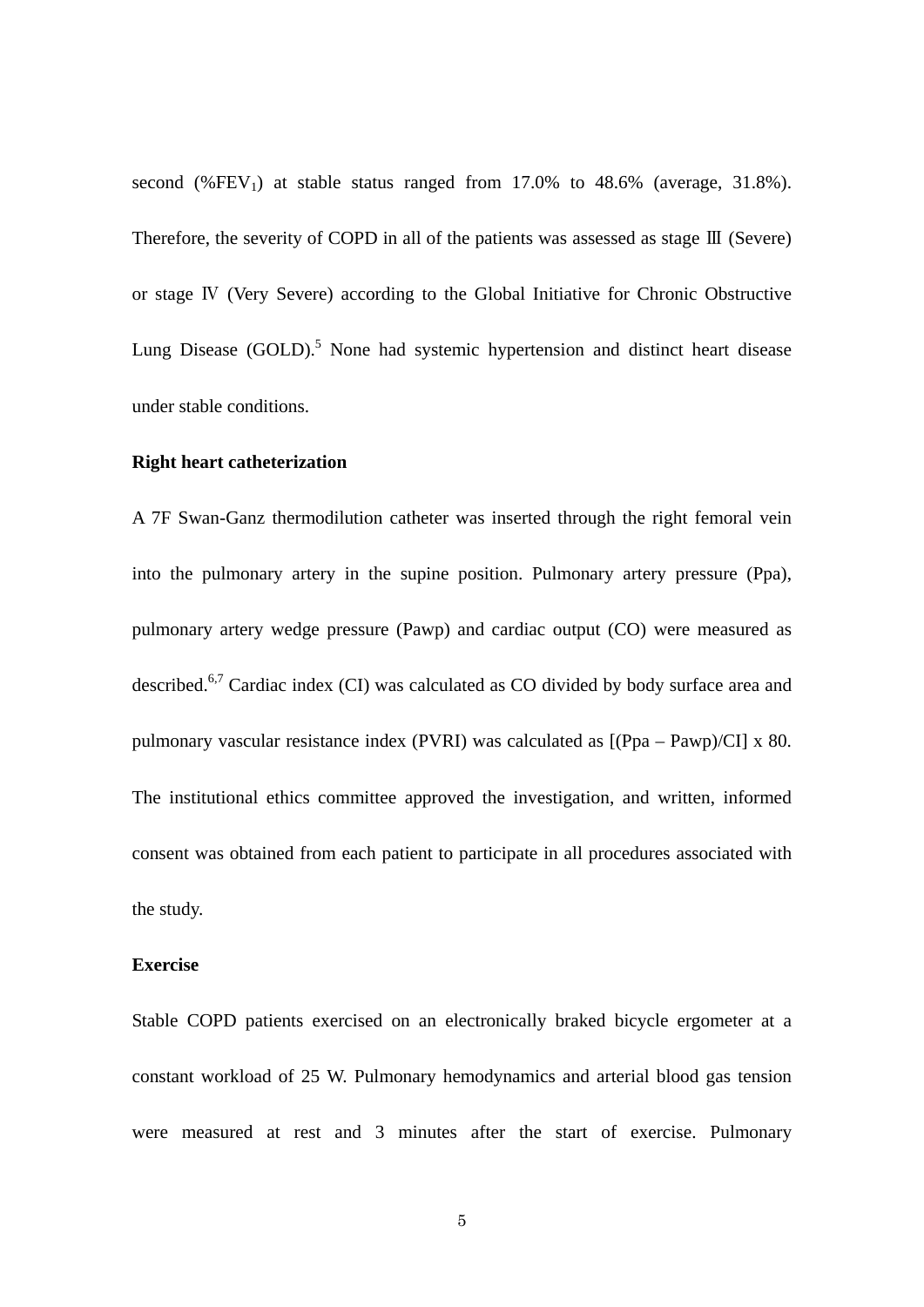hemodynamic parameters were also obtained while breathing 2 L/min of oxygen.

# **Exacerbation**

All patients experienced exacerbation requiring medical intervention. The diagnosis of exacerbation was established according to the criteria of Anthonisen *et al.*<sup>8</sup> At the time of admission to our hospital, we examined both pulmonary hemodynamics and arterial blood gas tension. After treatment with oxygen, antibiotics, bronchodilators and corticosteroids, they were relieved of the exacerbation and returned to stable status.

# **Pulmonary hemodynamics**

We compared results at rest, exercise and exacerbation, as well as before and after providing supplemental oxygen, using the Student's paired *t* test. A *P* value below 0.05 was considered significant.

Table 2 shows the pulmonary hemodynamics. At rest, Ppa was a little elevated with normal Pawp, CI and PVRI. All hemodynamic parameters were significantly increased during exercise accompanied with significantly low  $PaO<sub>2</sub>$  and  $P<sub>vO<sub>2</sub></sub>$ . In contrast, Ppa and Pawp were slightly increased and significantly decreased respectively, under exacerbation. Additionally, PVRI was significantly higher, whereas  $PaO<sub>2</sub>$  and  $PvO<sub>2</sub>$ were significantly decreased during exacerbation compared with those values at rest.

None of the pulmonary hemodynamic parameters was affected by oxygenation at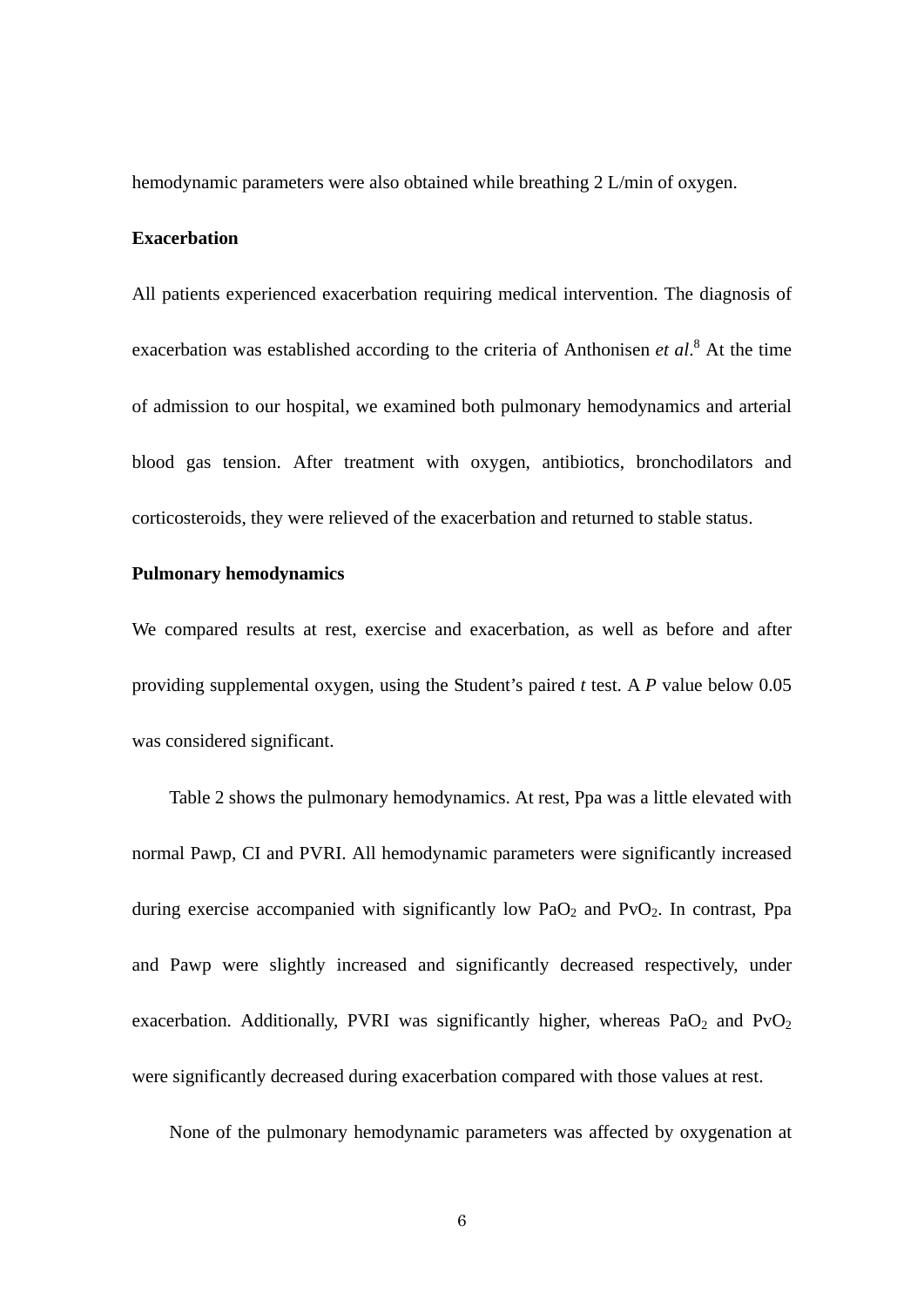rest. The increased Ppa during both exercise and exacerbation was significantly decreased after oxygen inhalation (Fig. 1). Supplemental oxygen also significantly reduced the elevated Pawp during exercise (Fig. 2). However, CI and PVRI did not significantly change after oxygen administration under both conditions.

#### **DISCUSSION**

It has been suggested that PH in occidental countries is the major cardiovascular complication in COPD and that it is associated with worsening clinical evolution and a poor prognosis.<sup>9</sup> Pulmonary hypertension usually develops at the latter stage of COPD.<sup>5</sup> Although pulmonary hemodynamics during exercise have been well investigated,  $7,10$  the present study examined differences in pulmonary hemodynamics during exercise and exacerbation status in patients with severe COPD. All pulmonary hemodynamic parameters were remarkably increased along with deteriorating oxygenation during exercise. The noteworthy finding is that pulmonary vascular resistance was remarkably increased following a slight increase in Ppa under exacerbation.

Exercise induces an abnormal increase in Ppa in COPD even when PH is not apparent at rest.<sup>11</sup> The reported incidence of exercise-induced PH is 76 of 131 patients  $(58\%)^{11}$ , or 31 of 151 patients  $(21\%)^{12}$ . However, all six patients with COPD in this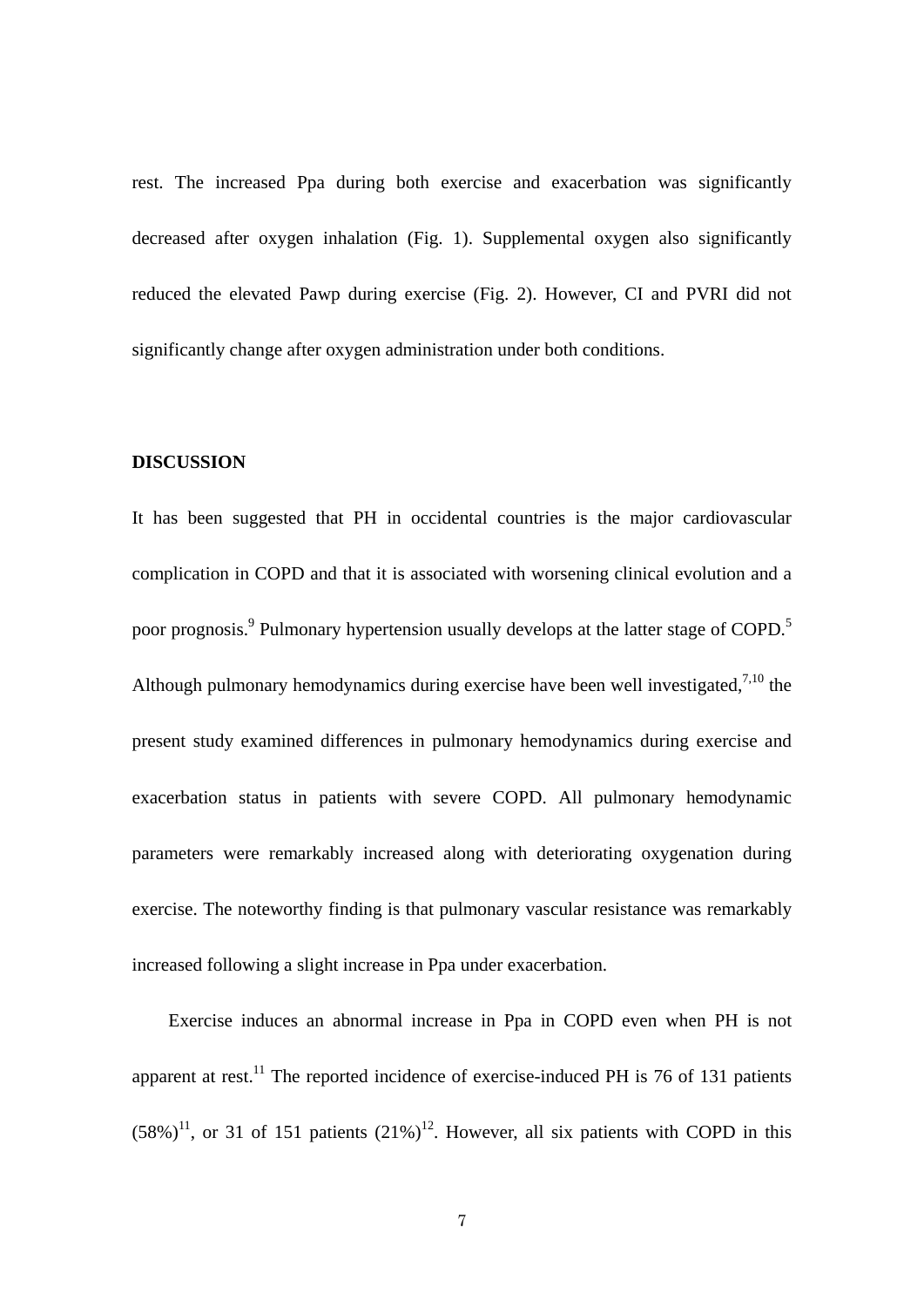study developed remarkable PH during exercise, which coincided with the findings of our previous studies.<sup>7,10</sup> The discrepancy in the incidence of exercise-induced PH between our reports and those of others could be explained by our patients having relatively severe COPD.

Several mechanisms of exercise-induced PH have been identified including reactive pulmonary vasoconstriction, destruction/decrease of the pulmonary vascular bed, remodeling in the pulmonary artery, lung mechanic abnormalities and the disrupted production of vasorelaxing factors such as nitric oxide.<sup>9</sup> Among all of the possible mechanisms, hypoxic pulmonary vasoconstriction (HPV) might play an important role in inducing PH during exercise, because exercise-induced PH was improved by supplemental oxygen. The significant decrease of  $PvO<sub>2</sub>$  during exercise might enhance HPV resulting in significant PH. Another notable finding is that Pawp was two-fold higher during exercise than that at rest, which corresponded with previous reports.<sup>6,7,13</sup> Severe limitations in airflow might cause dynamic hyperinflation, which in turn induces an increase in alveolar and intrathoracic pressure that finally leads to this phenomenon.<sup>7,14</sup> The alveolar and intrathoracic pressure increases also induce an increase in Ppa. We emphasize that dynamic hyperinflation of the lung is an important factor in the modification of pulmonary hemodynamics during exercise.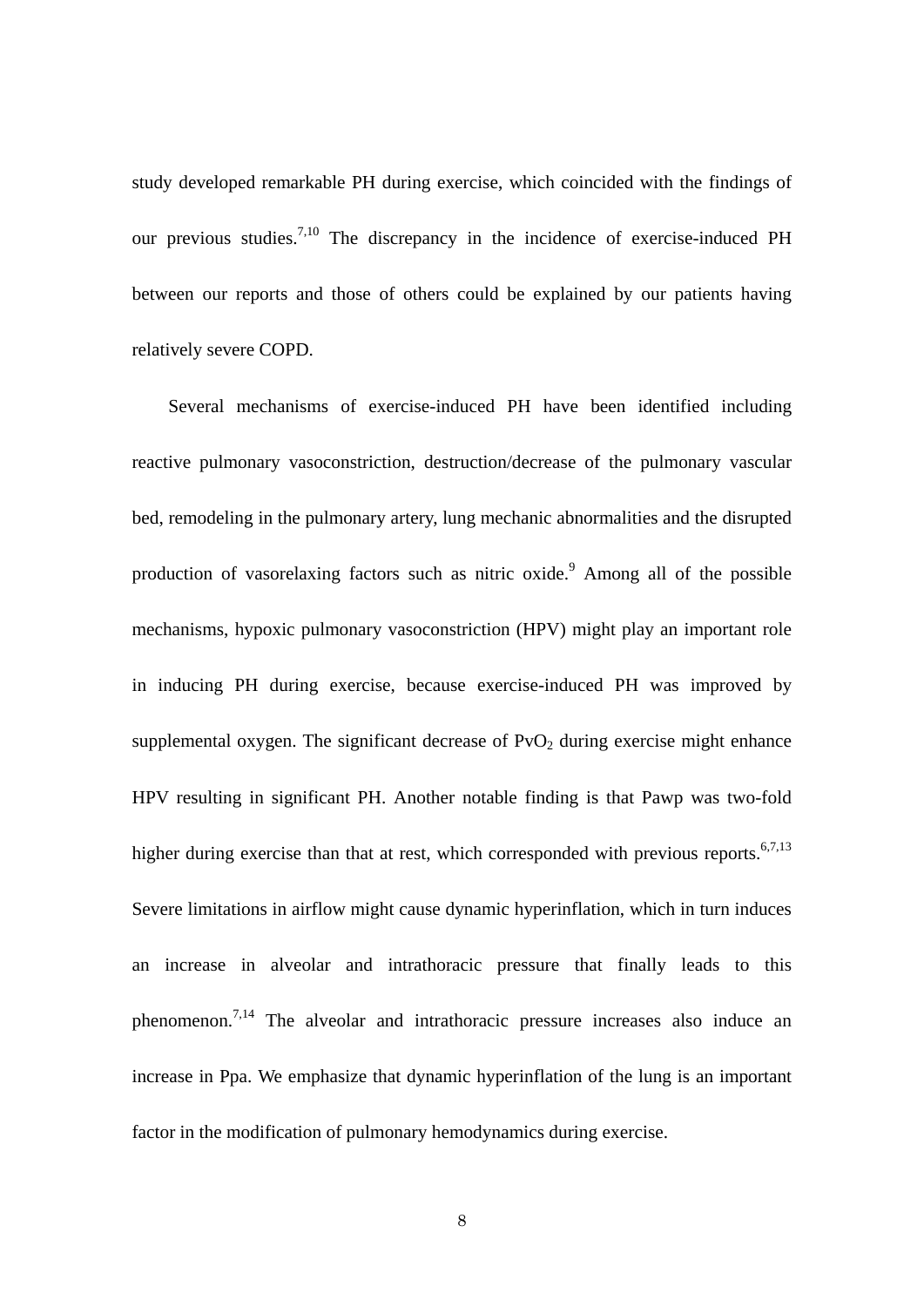The pathophysiology of COPD during exacerbation, especially pulmonary hemodynamics, has not been sufficiently investigated. Our results showed that mild PH considerably increased PVRI during exacerbation accompanied by significant hypoxemia. This may be the first report to precisely describe the pulmonary circulation under exacerbation in patients with severe COPD. The major physiological change during exacerbation is thought to be increased ventilation-perfusion  $(V_A/Q')$  inequality rather than worsening of airflow obstruction.<sup>15,16</sup> Barbera *et al*. found using the inert gas technique in 13 COPD exacerbations that a  $V_A/Q'$  inequality amplified by decreased  $PvO<sub>2</sub>$  results in aggravated gas exchange.<sup>17</sup> The decrease of  $PvO<sub>2</sub>$  arose from increased oxygen consumption, presumably due to increased work by the respiratory muscles.<sup>17</sup> The significantly low PaO<sub>2</sub> and PvO<sub>2</sub> at exacerbation in this report indicates that the disturbance in gas exchange was caused by respiratory muscle fatigue. In the meantime, the worsening  $V'_{A}/Q'$  relationship must result from several pathophysiological changes during exacerbation. An important cause of  $V_A/Q'$  inequality might be the change of pulmonary blood flow distribution due to a vasoconstrictive reaction that includes HPV, endothelial dysfunction and inflammation.<sup>5,9</sup> The obviously increased PVRI and the attenuation of augmented Ppa by oxygen inhalation confirmed notable pulmonary vasoconstriction under this condition. Supplemental oxygen helped to relieve the HPV,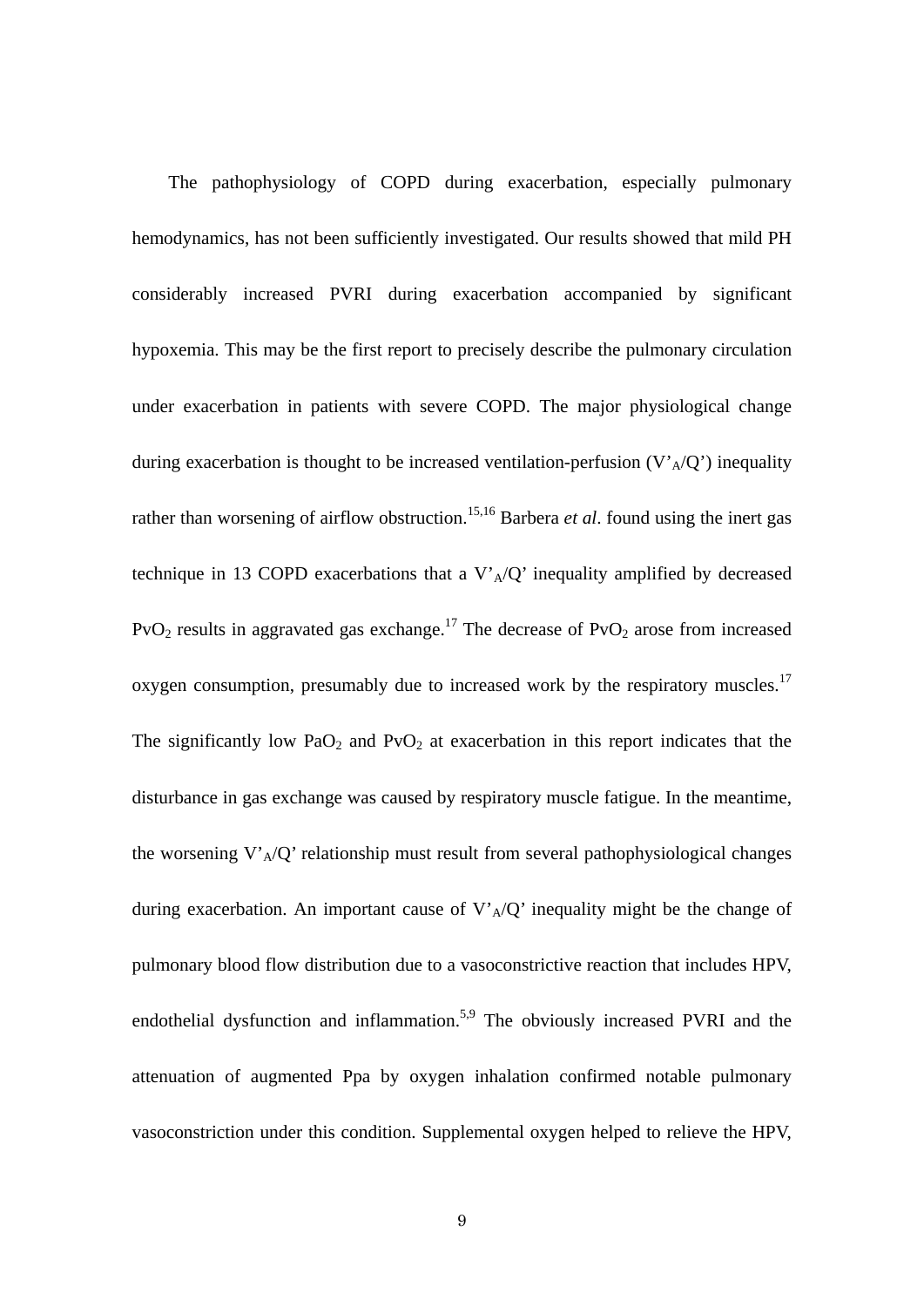balance the V' $_A$ /Q' relationship and improve the pathological pulmonary hemodynamics during exacerbation.

In summary, significant PH and considerably increased Pawp developed during exercise in patients with severe COPD, in contrast to the mild PH and remarkably increased PVRI observed during exacerbation. The pathological pulmonary hemodynamics are probably characterized by significant PH due to dynamic hyperinflation during exercise, while vasoconstrictive reaction becomes prominent under exacerbation. The principal change in pulmonary hemodynamics might differ between these two conditions for patients with severe COPD although supplemental oxygen equally improves the deterioration of PH. Further studies are required to confirm the pathophysiology of the pulmonary circulation under both conditions.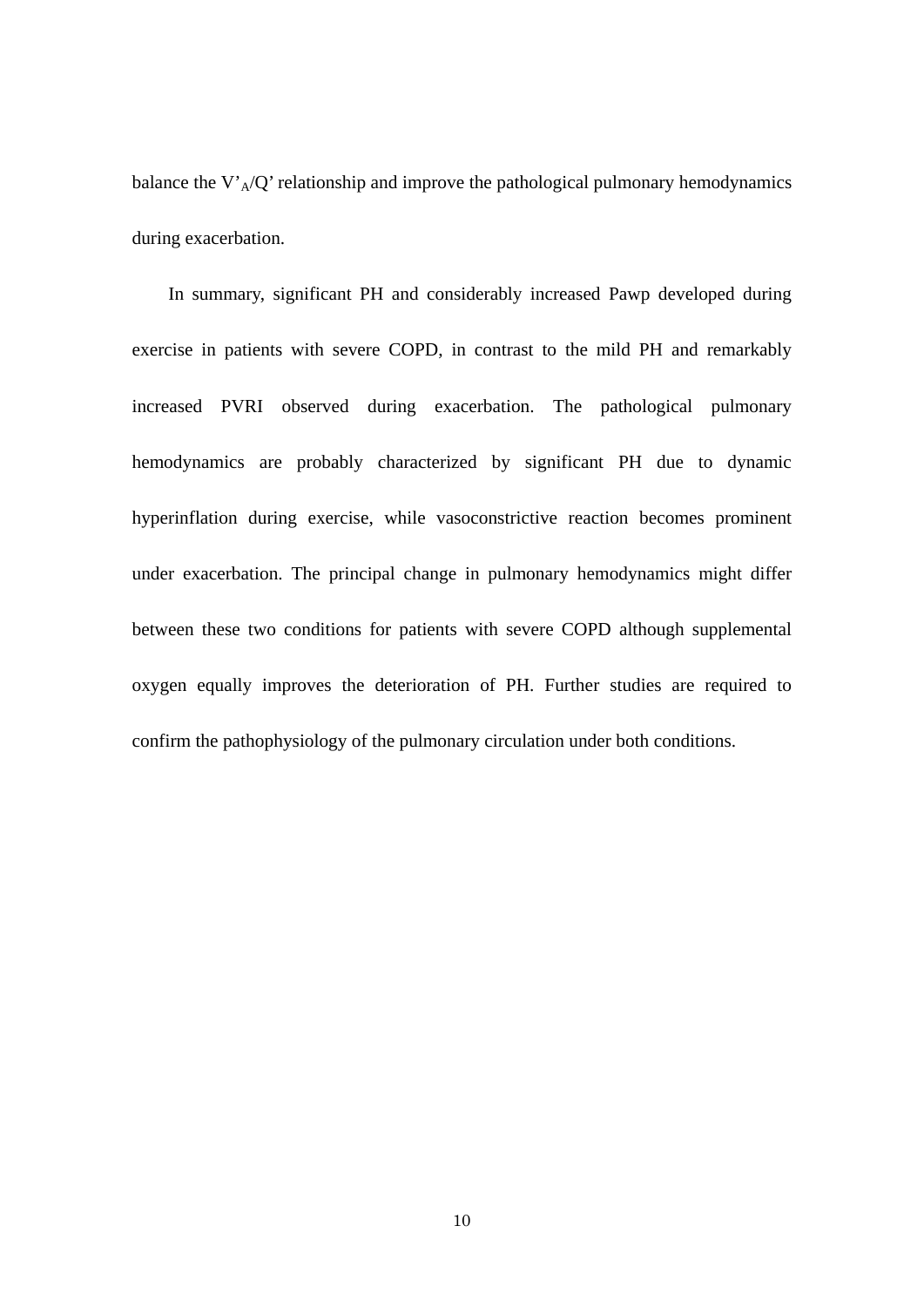# **REFERENCES**

- 1. [MacNee W.](http://www.ncbi.nlm.nih.gov/entrez/query.fcgi?db=pubmed&cmd=Search&itool=pubmed_Abstract&term=%22MacNee+W%22%5BAuthor%5D) Pathophysiology of cor pulmonale in chronic obstructive pulmonary disease. Part two. *[Am. J. Respir. Crit. Care Med.](javascript:AL_get(this,%20)* 1994; **150**: 1158-68.
- 2. [Doi M](http://www.ncbi.nlm.nih.gov/entrez/query.fcgi?db=pubmed&cmd=Search&itool=pubmed_Abstract&term=%22Doi+M%22%5BAuthor%5D), [Nakano K,](http://www.ncbi.nlm.nih.gov/entrez/query.fcgi?db=pubmed&cmd=Search&itool=pubmed_Abstract&term=%22Nakano+K%22%5BAuthor%5D) [Hiramoto T](http://www.ncbi.nlm.nih.gov/entrez/query.fcgi?db=pubmed&cmd=Search&itool=pubmed_Abstract&term=%22Hiramoto+T%22%5BAuthor%5D), [Kohno N.](http://www.ncbi.nlm.nih.gov/entrez/query.fcgi?db=pubmed&cmd=Search&itool=pubmed_Abstract&term=%22Kohno+N%22%5BAuthor%5D) Significance of pulmonary artery pressure in emphysema patients with mild-to-moderate hypoxemia. *[Respir. Med.](javascript:AL_get(this,%20)* 2003; **97**: 915-20.
- 3. [Burrows B,](http://www.ncbi.nlm.nih.gov/entrez/query.fcgi?db=pubmed&cmd=Search&itool=pubmed_Abstract&term=%22Burrows+B%22%5BAuthor%5D) [Kettel LJ](http://www.ncbi.nlm.nih.gov/entrez/query.fcgi?db=pubmed&cmd=Search&itool=pubmed_Abstract&term=%22Kettel+LJ%22%5BAuthor%5D), [Niden AH](http://www.ncbi.nlm.nih.gov/entrez/query.fcgi?db=pubmed&cmd=Search&itool=pubmed_Abstract&term=%22Niden+AH%22%5BAuthor%5D), [Rabinowitz M,](http://www.ncbi.nlm.nih.gov/entrez/query.fcgi?db=pubmed&cmd=Search&itool=pubmed_Abstract&term=%22Rabinowitz+M%22%5BAuthor%5D) [Diener CF](http://www.ncbi.nlm.nih.gov/entrez/query.fcgi?db=pubmed&cmd=Search&itool=pubmed_Abstract&term=%22Diener+CF%22%5BAuthor%5D). Patterns of cardiovascular dysfunction in chronic obstructive lung disease. *[N. Engl. J. Med.](javascript:AL_get(this,%20)* 1972; **286**: 912-8.
- 4. [Wright JL,](http://www.ncbi.nlm.nih.gov/entrez/query.fcgi?db=pubmed&cmd=Search&itool=pubmed_Abstract&term=%22Wright+JL%22%5BAuthor%5D) [Lawson L,](http://www.ncbi.nlm.nih.gov/entrez/query.fcgi?db=pubmed&cmd=Search&itool=pubmed_Abstract&term=%22Lawson+L%22%5BAuthor%5D) [Pare PD](http://www.ncbi.nlm.nih.gov/entrez/query.fcgi?db=pubmed&cmd=Search&itool=pubmed_Abstract&term=%22Pare+PD%22%5BAuthor%5D) *et al*. The structure and function of the pulmonary vasculature in mild chronic obstructive pulmonary disease. The effect of oxygen and exercise. *[Am. Rev. Respir. Dis.](javascript:AL_get(this,%20)* 1983; 128: 702-7.
- 5. Global Initiative for Chronic Obstructive Lung Disease. Updated 2005.
- 6. [Kubo K,](http://www.ncbi.nlm.nih.gov/entrez/query.fcgi?db=pubmed&cmd=Search&itool=pubmed_Abstract&term=%22Kubo+K%22%5BAuthor%5D) [Koizumi T](http://www.ncbi.nlm.nih.gov/entrez/query.fcgi?db=pubmed&cmd=Search&itool=pubmed_Abstract&term=%22Koizumi+T%22%5BAuthor%5D), [Fujimoto K](http://www.ncbi.nlm.nih.gov/entrez/query.fcgi?db=pubmed&cmd=Search&itool=pubmed_Abstract&term=%22Fujimoto+K%22%5BAuthor%5D) *et al*. Effects of lung volume reduction surgery on exercise pulmonary hemodynamics in severe emphysema. *[Chest](javascript:AL_get(this,%20)* 1998; **114**: 1575-82.
- 7. [Fujimoto K](http://www.ncbi.nlm.nih.gov/entrez/query.fcgi?db=pubmed&cmd=Search&itool=pubmed_Abstract&term=%22Fujimoto+K%22%5BAuthor%5D), [Matsuzawa Y,](http://www.ncbi.nlm.nih.gov/entrez/query.fcgi?db=pubmed&cmd=Search&itool=pubmed_Abstract&term=%22Matsuzawa+Y%22%5BAuthor%5D) [Yamaguchi S,](http://www.ncbi.nlm.nih.gov/entrez/query.fcgi?db=pubmed&cmd=Search&itool=pubmed_Abstract&term=%22Yamaguchi+S%22%5BAuthor%5D) [Koizumi T,](http://www.ncbi.nlm.nih.gov/entrez/query.fcgi?db=pubmed&cmd=Search&itool=pubmed_Abstract&term=%22Koizumi+T%22%5BAuthor%5D) [Kubo K](http://www.ncbi.nlm.nih.gov/entrez/query.fcgi?db=pubmed&cmd=Search&itool=pubmed_Abstract&term=%22Kubo+K%22%5BAuthor%5D). Benefits of oxygen on exercise performance and pulmonary hemodynamics in patients with COPD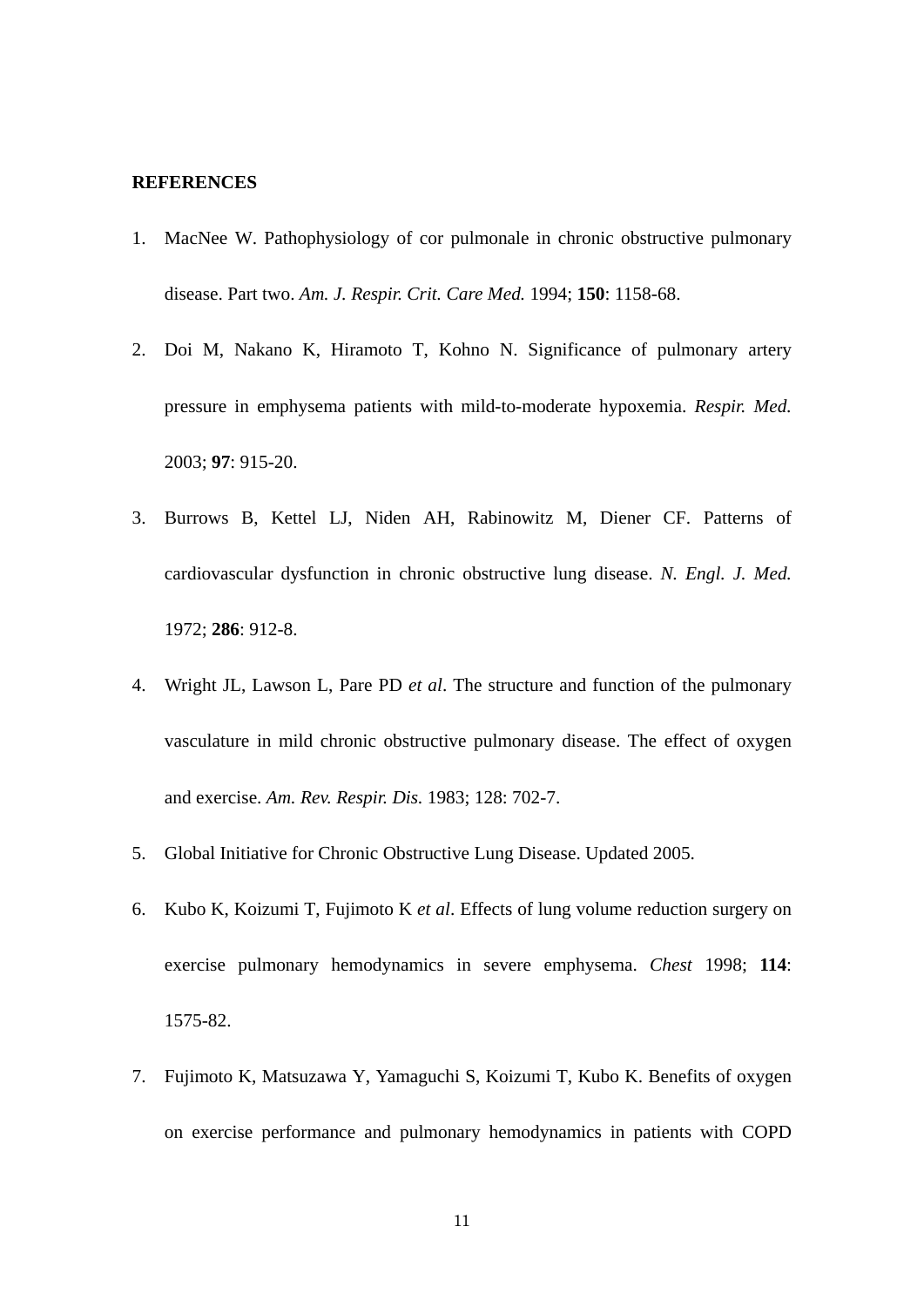with mild hypoxemia. *Chest* 2002; **122**: 457-63.

- 8. [Anthonisen NR,](http://www.ncbi.nlm.nih.gov/entrez/query.fcgi?db=pubmed&cmd=Search&itool=pubmed_Abstract&term=%22Anthonisen+NR%22%5BAuthor%5D) [Manfreda J](http://www.ncbi.nlm.nih.gov/entrez/query.fcgi?db=pubmed&cmd=Search&itool=pubmed_Abstract&term=%22Manfreda+J%22%5BAuthor%5D), [Warren CP](http://www.ncbi.nlm.nih.gov/entrez/query.fcgi?db=pubmed&cmd=Search&itool=pubmed_Abstract&term=%22Warren+CP%22%5BAuthor%5D), [Hershfield ES,](http://www.ncbi.nlm.nih.gov/entrez/query.fcgi?db=pubmed&cmd=Search&itool=pubmed_Abstract&term=%22Hershfield+ES%22%5BAuthor%5D) [Harding GK,](http://www.ncbi.nlm.nih.gov/entrez/query.fcgi?db=pubmed&cmd=Search&itool=pubmed_Abstract&term=%22Harding+GK%22%5BAuthor%5D) [Nelson NA](http://www.ncbi.nlm.nih.gov/entrez/query.fcgi?db=pubmed&cmd=Search&itool=pubmed_Abstract&term=%22Nelson+NA%22%5BAuthor%5D). Antibiotic therapy in exacerbations of chronic obstructive pulmonary disease. *[Ann.](javascript:AL_get(this,%20)  [Intern. Med.](javascript:AL_get(this,%20)* 1987; **106**: 196-204.
- 9. [Barbera JA](http://www.ncbi.nlm.nih.gov/entrez/query.fcgi?db=pubmed&cmd=Search&itool=pubmed_Abstract&term=%22Barbera+JA%22%5BAuthor%5D), [Peinado VI,](http://www.ncbi.nlm.nih.gov/entrez/query.fcgi?db=pubmed&cmd=Search&itool=pubmed_Abstract&term=%22Peinado+VI%22%5BAuthor%5D) [Santos S.](http://www.ncbi.nlm.nih.gov/entrez/query.fcgi?db=pubmed&cmd=Search&itool=pubmed_Abstract&term=%22Santos+S%22%5BAuthor%5D) Pulmonary hypertension in chronic obstructive pulmonary disease. *[Eur. Respir. J.](javascript:AL_get(this,%20)* 2003; **21**: 892-905.
- 10. [Kubo K,](http://www.ncbi.nlm.nih.gov/entrez/query.fcgi?db=pubmed&cmd=Search&itool=pubmed_Abstract&term=%22Kubo+K%22%5BAuthor%5D) [Ge RL](http://www.ncbi.nlm.nih.gov/entrez/query.fcgi?db=pubmed&cmd=Search&itool=pubmed_Abstract&term=%22Ge+RL%22%5BAuthor%5D), [Koizumi T,](http://www.ncbi.nlm.nih.gov/entrez/query.fcgi?db=pubmed&cmd=Search&itool=pubmed_Abstract&term=%22Koizumi+T%22%5BAuthor%5D) *et al*. Pulmonary artery remodeling modifies pulmonary hypertension during exercise in severe emphysema. *[Respir. Physiol.](javascript:AL_get(this,%20)* 2000; **120**: 71-9.
- 11. [Kessler R](http://www.ncbi.nlm.nih.gov/entrez/query.fcgi?db=pubmed&cmd=Search&itool=pubmed_Abstract&term=%22Kessler+R%22%5BAuthor%5D), [Faller M,](http://www.ncbi.nlm.nih.gov/entrez/query.fcgi?db=pubmed&cmd=Search&itool=pubmed_Abstract&term=%22Faller+M%22%5BAuthor%5D) [Weitzenblum E,](http://www.ncbi.nlm.nih.gov/entrez/query.fcgi?db=pubmed&cmd=Search&itool=pubmed_Abstract&term=%22Weitzenblum+E%22%5BAuthor%5D) *et al*. "Natural history" of pulmonary hypertension in a series of 131 patients with chronic obstructive lung disease. *[Am. J.](javascript:AL_get(this,%20)  [Respir. Crit. Care Med.](javascript:AL_get(this,%20)* 2001; **164**: 219-24.
- 12. [Oswald-Mammosser M,](http://www.ncbi.nlm.nih.gov/entrez/query.fcgi?db=pubmed&cmd=Search&itool=pubmed_Abstract&term=%22Oswald%2DMammosser+M%22%5BAuthor%5D) [Apprill M,](http://www.ncbi.nlm.nih.gov/entrez/query.fcgi?db=pubmed&cmd=Search&itool=pubmed_Abstract&term=%22Apprill+M%22%5BAuthor%5D) [Bachez P,](http://www.ncbi.nlm.nih.gov/entrez/query.fcgi?db=pubmed&cmd=Search&itool=pubmed_Abstract&term=%22Bachez+P%22%5BAuthor%5D) [Ehrhart M,](http://www.ncbi.nlm.nih.gov/entrez/query.fcgi?db=pubmed&cmd=Search&itool=pubmed_Abstract&term=%22Ehrhart+M%22%5BAuthor%5D) [Weitzenblum E](http://www.ncbi.nlm.nih.gov/entrez/query.fcgi?db=pubmed&cmd=Search&itool=pubmed_Abstract&term=%22Weitzenblum+E%22%5BAuthor%5D). Pulmonary hemodynamics in chronic obstructive pulmonary disease of the emphysematous type. *[Respiration](javascript:AL_get(this,%20)* 1991; **58**: 304-10.
- 13. [Saito S](http://www.ncbi.nlm.nih.gov/entrez/query.fcgi?db=pubmed&cmd=Search&itool=pubmed_Abstract&term=%22Saito+S%22%5BAuthor%5D), [Miyamoto K](http://www.ncbi.nlm.nih.gov/entrez/query.fcgi?db=pubmed&cmd=Search&itool=pubmed_Abstract&term=%22Miyamoto+K%22%5BAuthor%5D), [Nishimura M,](http://www.ncbi.nlm.nih.gov/entrez/query.fcgi?db=pubmed&cmd=Search&itool=pubmed_Abstract&term=%22Nishimura+M%22%5BAuthor%5D) *et al*. Effects of inhaled bronchodilators on pulmonary hemodynamics at rest and during exercise in patients with COPD. *[Chest](javascript:AL_get(this,%20)* 1999; **115**: 376-82.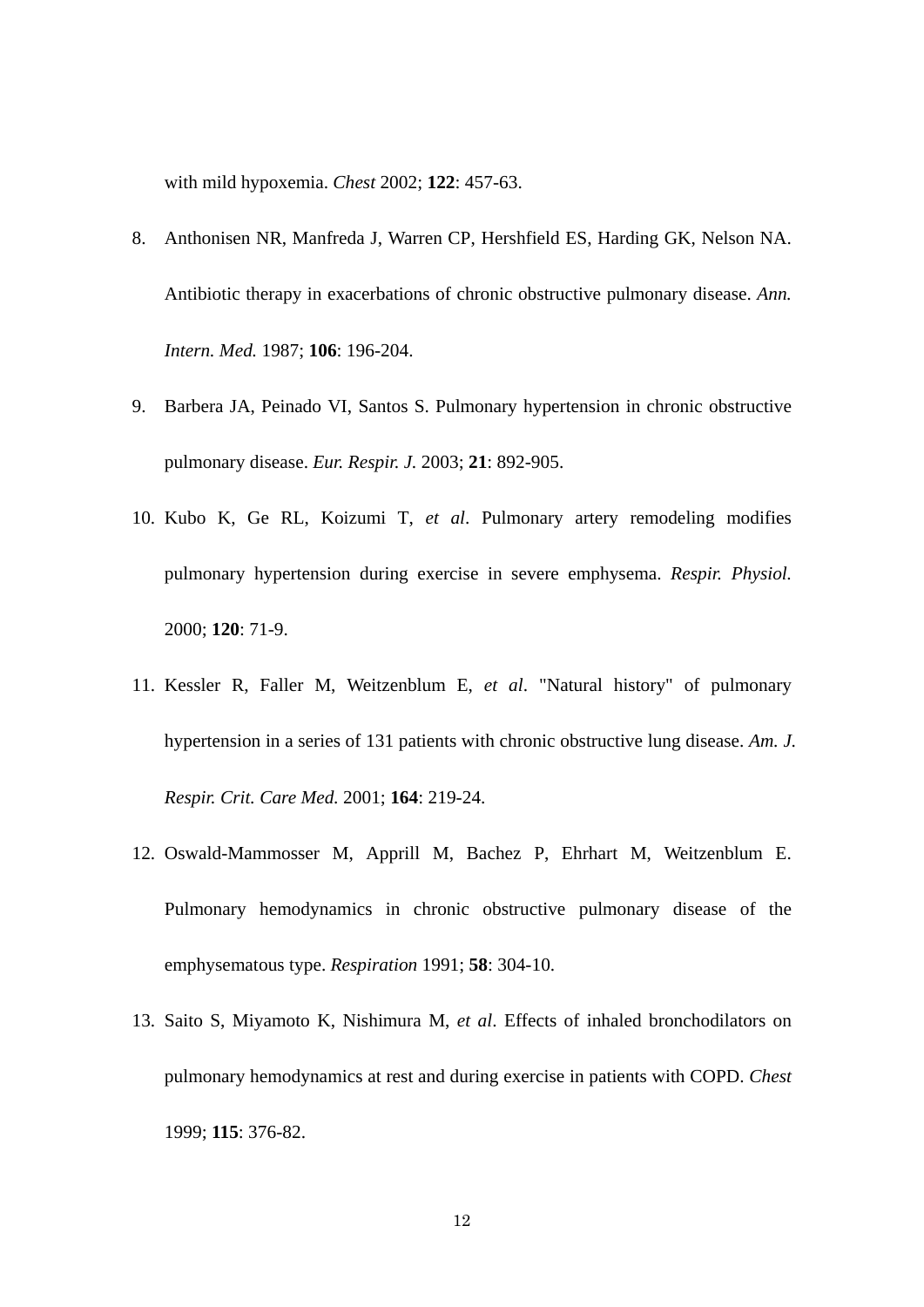- 14. [Butler J](http://www.ncbi.nlm.nih.gov/entrez/query.fcgi?db=pubmed&cmd=Search&itool=pubmed_Abstract&term=%22Butler+J%22%5BAuthor%5D), [Schrijen F](http://www.ncbi.nlm.nih.gov/entrez/query.fcgi?db=pubmed&cmd=Search&itool=pubmed_Abstract&term=%22Schrijen+F%22%5BAuthor%5D), [Henriquez A](http://www.ncbi.nlm.nih.gov/entrez/query.fcgi?db=pubmed&cmd=Search&itool=pubmed_Abstract&term=%22Henriquez+A%22%5BAuthor%5D), [Polu JM,](http://www.ncbi.nlm.nih.gov/entrez/query.fcgi?db=pubmed&cmd=Search&itool=pubmed_Abstract&term=%22Polu+JM%22%5BAuthor%5D) [Albert RK](http://www.ncbi.nlm.nih.gov/entrez/query.fcgi?db=pubmed&cmd=Search&itool=pubmed_Abstract&term=%22Albert+RK%22%5BAuthor%5D). Cause of the raised wedge pressure on exercise in chronic obstructive pulmonary disease. *[Am. Rev. Respir.](javascript:AL_get(this,%20) [Dis.](javascript:AL_get(this,%20)* 1988; **138**: 350-4.
- 15. [Saetta M,](http://www.ncbi.nlm.nih.gov/entrez/query.fcgi?db=pubmed&cmd=Search&itool=pubmed_Abstract&term=%22Saetta+M%22%5BAuthor%5D) [Di Stefano A](http://www.ncbi.nlm.nih.gov/entrez/query.fcgi?db=pubmed&cmd=Search&itool=pubmed_Abstract&term=%22Di+Stefano+A%22%5BAuthor%5D), [Maestrelli P](http://www.ncbi.nlm.nih.gov/entrez/query.fcgi?db=pubmed&cmd=Search&itool=pubmed_Abstract&term=%22Maestrelli+P%22%5BAuthor%5D), *et al*. Airway eosinophilia in chronic bronchitis during exacerbations. *[Am. J. Respir. Crit. Care Med.](javascript:AL_get(this,%20)* 1994; **150**: 1646-52.
- 16. [Seemungal TA,](http://www.ncbi.nlm.nih.gov/entrez/query.fcgi?db=pubmed&cmd=Search&itool=pubmed_Abstract&term=%22Seemungal+TA%22%5BAuthor%5D) [Donaldson GC,](http://www.ncbi.nlm.nih.gov/entrez/query.fcgi?db=pubmed&cmd=Search&itool=pubmed_Abstract&term=%22Donaldson+GC%22%5BAuthor%5D) [Bhowmik A](http://www.ncbi.nlm.nih.gov/entrez/query.fcgi?db=pubmed&cmd=Search&itool=pubmed_Abstract&term=%22Bhowmik+A%22%5BAuthor%5D), [Jeffries DJ](http://www.ncbi.nlm.nih.gov/entrez/query.fcgi?db=pubmed&cmd=Search&itool=pubmed_Abstract&term=%22Jeffries+DJ%22%5BAuthor%5D), [Wedzicha JA](http://www.ncbi.nlm.nih.gov/entrez/query.fcgi?db=pubmed&cmd=Search&itool=pubmed_Abstract&term=%22Wedzicha+JA%22%5BAuthor%5D). Time course and recovery of exacerbations in patients with chronic obstructive pulmonary disease. *[Am. J. Respir. Crit. Care Med.](javascript:AL_get(this,%20)* 2000; **161**: 1608-13.
- 17. [Barbera JA,](http://www.ncbi.nlm.nih.gov/entrez/query.fcgi?db=pubmed&cmd=Search&itool=pubmed_Abstract&term=%22Barbera+JA%22%5BAuthor%5D) [Roca J,](http://www.ncbi.nlm.nih.gov/entrez/query.fcgi?db=pubmed&cmd=Search&itool=pubmed_Abstract&term=%22Roca+J%22%5BAuthor%5D) [Ferrer A,](http://www.ncbi.nlm.nih.gov/entrez/query.fcgi?db=pubmed&cmd=Search&itool=pubmed_Abstract&term=%22Ferrer+A%22%5BAuthor%5D) *et al*. Mechanisms of worsening gas exchange during acute exacerbations of chronic obstructive pulmonary disease. *[Eur. Respir. J.](javascript:AL_get(this,%20)* 1997; **10**: 1285-91.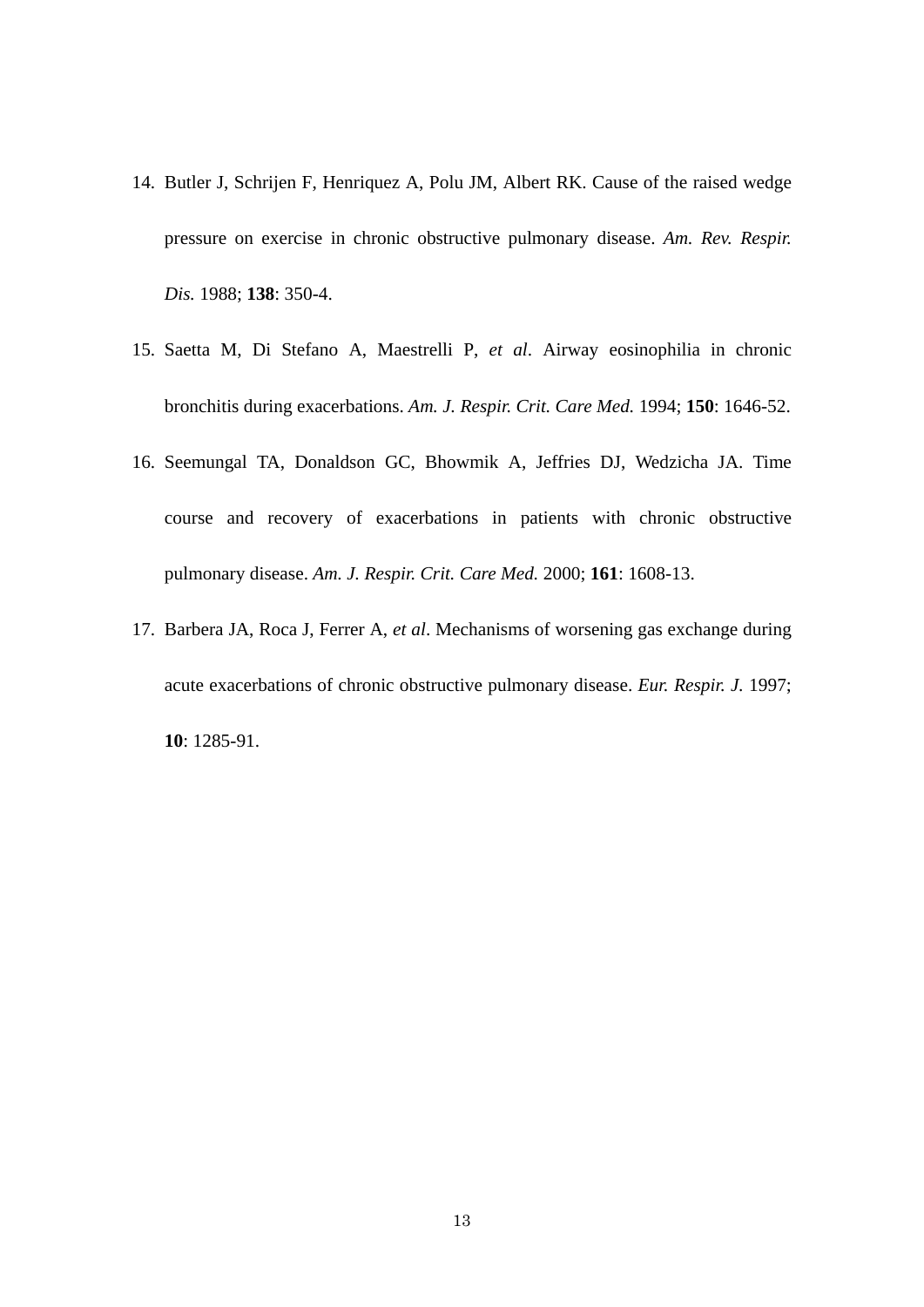**Table 1.** Patients' characteristics.

| $\mathbf n$          | 6                |  |
|----------------------|------------------|--|
| Age (y)              | $74.2 \pm 2.7$   |  |
| Smoking (pack-years) | $64.4 \pm 12.0$  |  |
| $FEV1$ (L)           | $0.67 \pm 0.11$  |  |
| % $FEV1$             | $31.8 \pm 6.3$   |  |
| $FEV1/FVC$ (%)       | $33.8 \pm 5.0$   |  |
| $\%$ VC              | $83.4 \pm 8.0$   |  |
| %RV                  | $178.6 \pm 18.0$ |  |
| %DLco                | $52.3 \pm 8.2$   |  |

 $FEV<sub>1</sub>$ , forced expiratory volume in one second; % $FEV<sub>1</sub>$ , the ratio of predicted forced expiratory volume in one second; FVC, forced vital capacity; %VC, the ratio of predicted vital capacity; %RV, the ratio of predicted residual volume; %DLco, the ratio of predicted diffusion capacity for carbon monoxide. Values are means  $\pm$  SEM.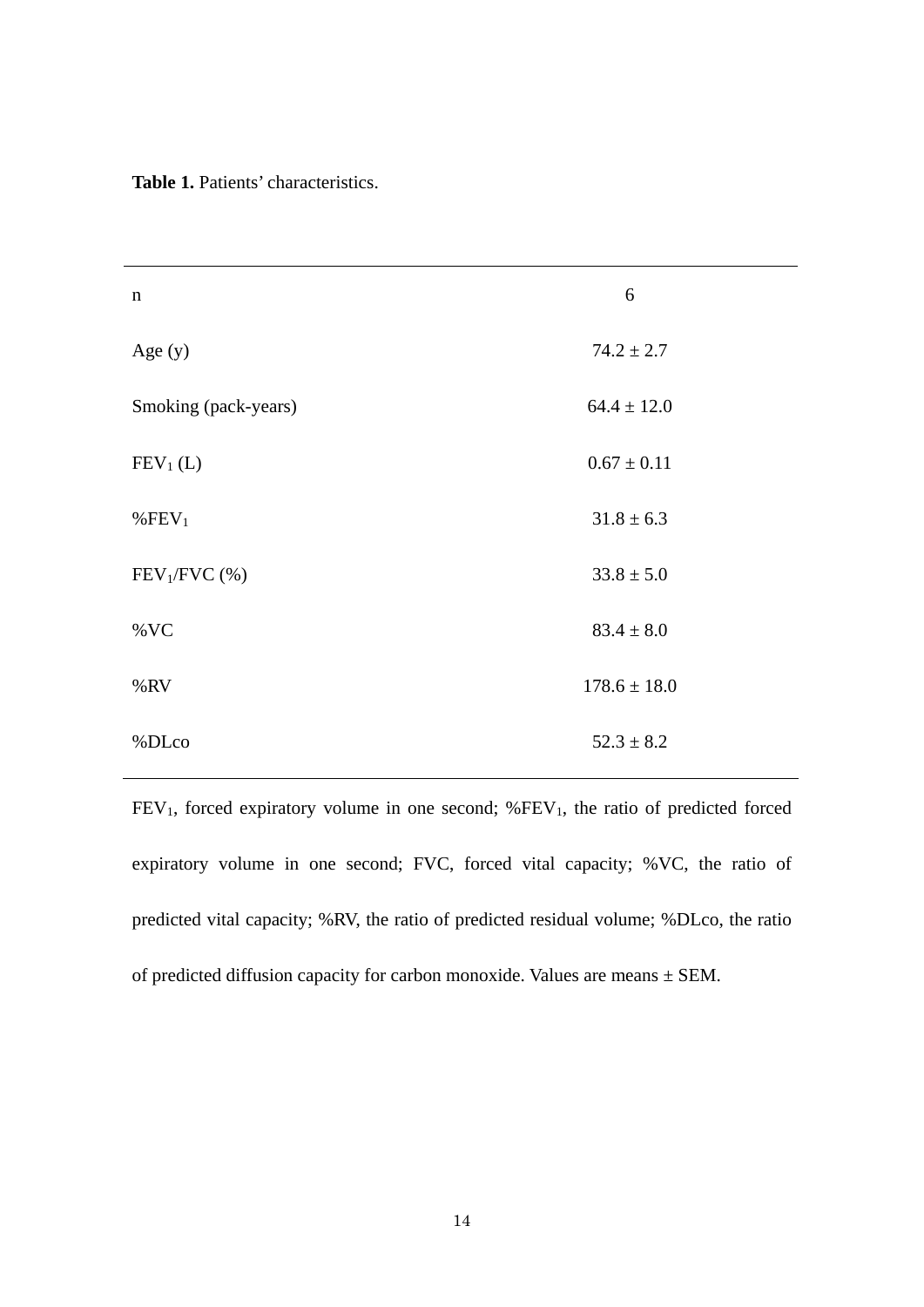|                                                   | Rest             | Exercise           | Exacerbation       |
|---------------------------------------------------|------------------|--------------------|--------------------|
| Ppa $(mmHg)$                                      | $22.5 \pm 2.4$   | $47.8 \pm 6.0^{*}$ | $24.2 \pm 1.7$     |
| Pawp (mmHg)                                       | $11.2 \pm 0.9$   | $26.0 \pm 5.1**$   | $6.8 \pm 1.1*$     |
| CI (L/min/m <sup>2</sup> )                        | $3.44 \pm 0.36$  | $5.46 \pm 0.44**$  | $3.52 \pm 0.31$    |
| PVRI (dynes-sec-m <sup>2</sup> /cm <sup>5</sup> ) | $268.0 \pm 35.8$ | $312.4 \pm 29.4$   | $404.8 \pm 39.5^*$ |
| $PaO2$ (Torr)                                     | $73.8 \pm 4.0$   | $56.9 \pm 5.3^*$   | $57.6 \pm 4.4*$    |
| PaCO <sub>2</sub> (Torr)                          | $42.3 \pm 1.7$   | $45.2 \pm 3.2$     | $47.0 \pm 5.4$     |
| $PvO2$ (Torr)                                     | $36.7 \pm 0.8$   | $26.8 \pm 1.0^{*}$ | $31.5 \pm 1.9*$    |

Table 2. Pulmonary hemodynamics at rest, during exercise and exacerbation in patients

Ppa, pulmonary artery pressure; Pawp, pulmonary artery wedge pressure; CI, cardiac index; PVRI, pulmonary vascular resistance index;  $PaO<sub>2</sub>$ , arterial blood oxygen tension; PaCO<sub>2</sub>, arterial blood carbon dioxide tension;  $PvO<sub>2</sub>$ , central venous blood oxygen tension. Values are means  $\pm$  SEM;  $*P < 0.05$  compared with rest;  $*P < 0.05$  compared with exacerbation.

with severe COPD.